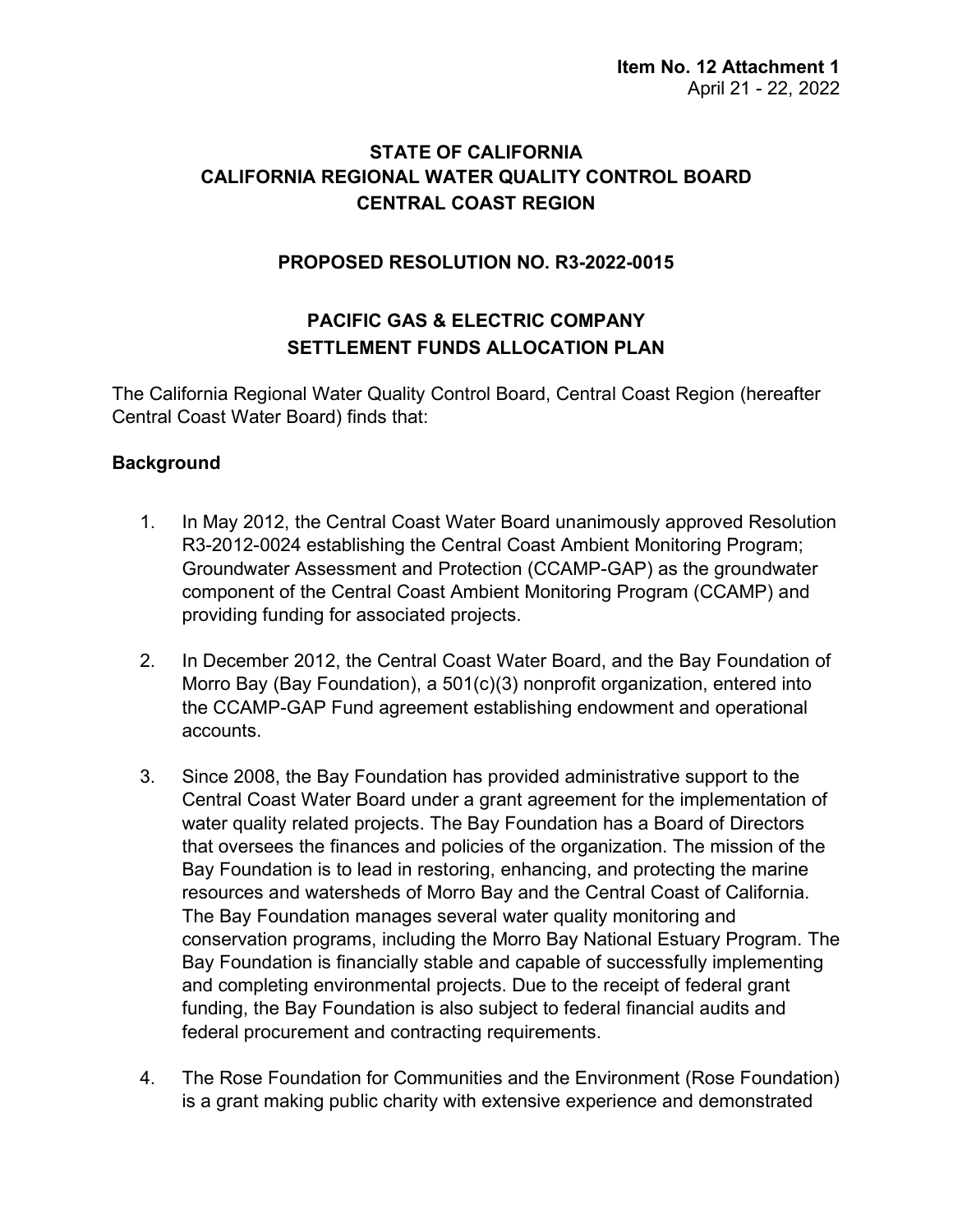success in implementing grant programs that support community-based projects and organizations that support environmental and social justice, including water quality projects aligned with the Central Coast Water Board's priorities. Central Coast Water Board staff has tentatively identified and is coordinating with the Rose Foundation to implement the Community-Based Water Quality Grants Program described below.

- 5. The Central Coast is a groundwater dependent hydrogeologic region for its critical drinking water resource with diverse land uses and demographics. Data indicates that groundwater basins in the Central Coast Region have some of the most significant groundwater pollution in the state.
- 6. The purpose of CCAMP-GAP is to provide comprehensive monitoring and assessment of groundwater for the Central Coast Region. In addition to groundwater monitoring and assessment, CCAMP-GAP supports the implementation of a variety of priority projects with an emphasis on addressing groundwater quality related public health, drinking water, and environmental justice issues. This is accomplished through implementing regional groundwater monitoring programs and groundwater related projects that evaluate water quality and inform or facilitate the restoration and protection of groundwater beneficial uses. Resolution R3-2012-0024 authorized the Bay Foundation to allocate CCAMP-GAP funds toward priority projects.
- 7. Since its inception, CCAMP-GAP has funded high-priority, collaborative, multibenefit projects including:
	- Central Coast Drinking Water Well Testing Program
	- · Disadvantaged Community Needs Assessment
	- · Environmental Justice Capacity Building
	- Monterey-Salinas Shallow Aquifer Study Unit, 2012-13 Study
	- · Groundwater Age-Dating and Nitrate Source Identification using Isotopic Analysis
- 8. The Central Coast Water Board's supplemental environmental project (SEP) priorities include projects that 1) address the human right to water and Central Coast Water Board Resolution R3-2017-0004, 2) address environmental justice issues, 3) provide water quality benefits to underrepresented communities<sup>[1](#page-1-0)</sup>, 4) implement climate change mitigation or climate change adaptation strategies,

<span id="page-1-0"></span> $1$  Underrepresented Communities include but are not limited to Disadvantaged Communities (DACs), Severely Disadvantaged Communities (SDACs), Economically Distressed Area (EDAs), Tribes, Environmentally Disadvantaged Communities (EnvDACs), and members of Fringe Communities.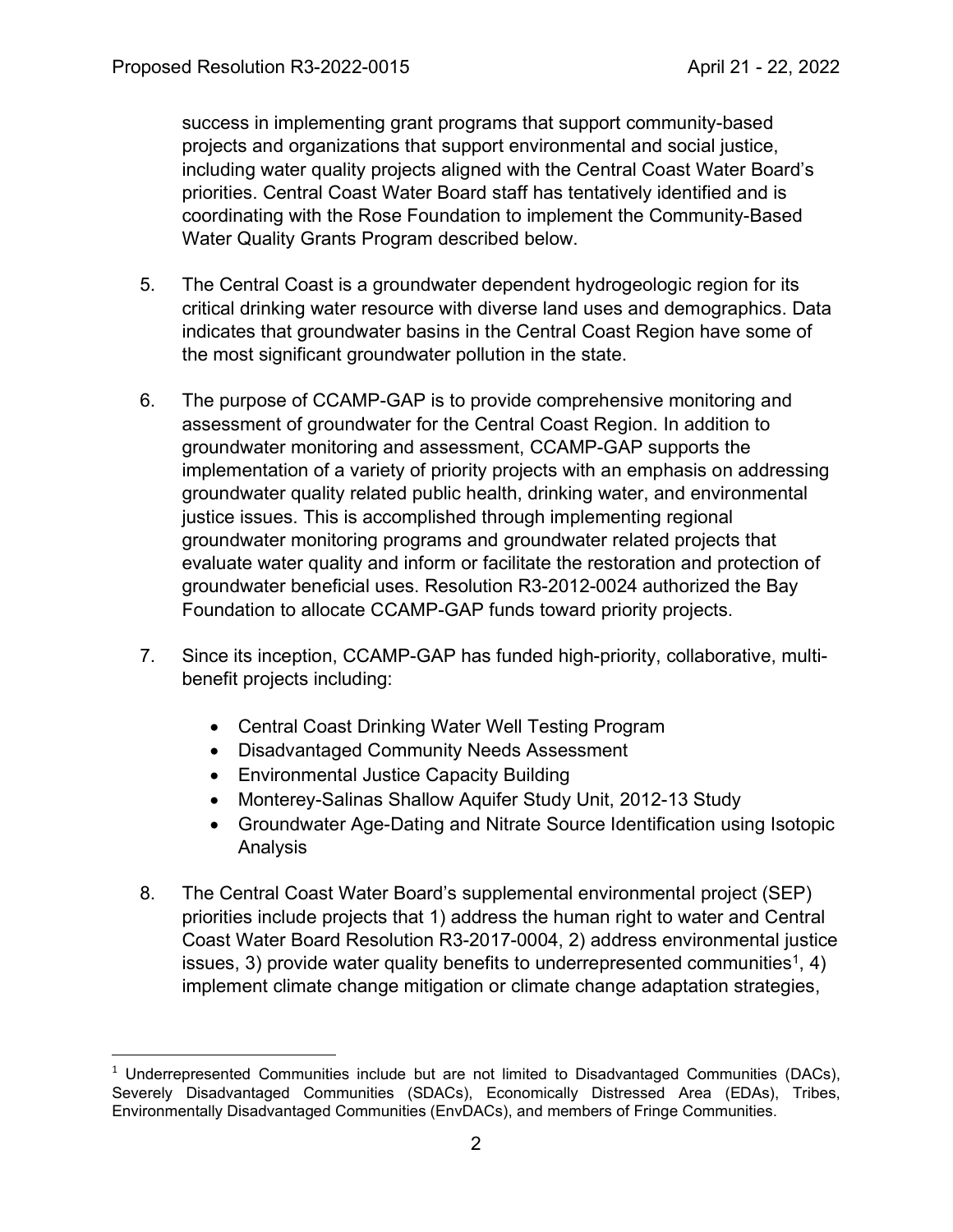5) develop or implement activities to achieve sustainable water supplies, or 6) implement water quality monitoring and assessment projects.

#### **Pacific Gas and Electric Company Settlement Funds**

- 9. On May 25, 2021, the San Luis Obispo County Superior Court issued a Consent Judgement, ordering Pacific Gas and Electric Company (PG&E) to pay \$5.9 million in settlement funds to the CCAMP-GAP Fund Operational Account to resolve alleged thermal (temperature) violations of the National Pollutant Discharge Elimination System (NPDES) permit issued to PG&E for discharges of once-through cooling water into the Pacific Ocean from the Diablo Canyon Nuclear Power Plant.
- 10. According to Section 7.5 of the Consent Judgement, "PG&E's one-time payment of over \$5.9 million will benefit water quality and the environment on the Central Coast. The Bay Foundation will distribute funds from the one-time payment as directed by the Central Coast Water Board." The Consent Judgement places no other constraints on the distribution of the settlement funds.
- 11. The PG&E settlement funds are currently held in the CCAMP-GAP Fund Operational Account, a non-investment cash account, managed by the Bay Foundation.
- 12. On January 31, 2022, the Central Coast Water Board notified interested persons of its proposed allocation plan for the PG&E settlement funds, providing a 30-day written public comment period for the draft staff report, Proposed Resolution, and associated grant program solicitation and selection criteria.
- 13. On April 21 22, 2022, the Central Coast Water Board held a public hearing and considered all comments pertaining to this Resolution.

THEREFORE, the Central Coast Water Board hereby resolves that:

- 1. The Bay Foundation shall allocate the settlement funds of approximately \$5.9 million, to high priority projects as described herein. Specifically, the Bay Foundation will distribute the funds per the following.
	- a. \$4.1 million Build CCAMP-GAP Endowment; Sustain long-term funding and generate an annual revenue stream for CCAMP-GAP priority project development and implementation.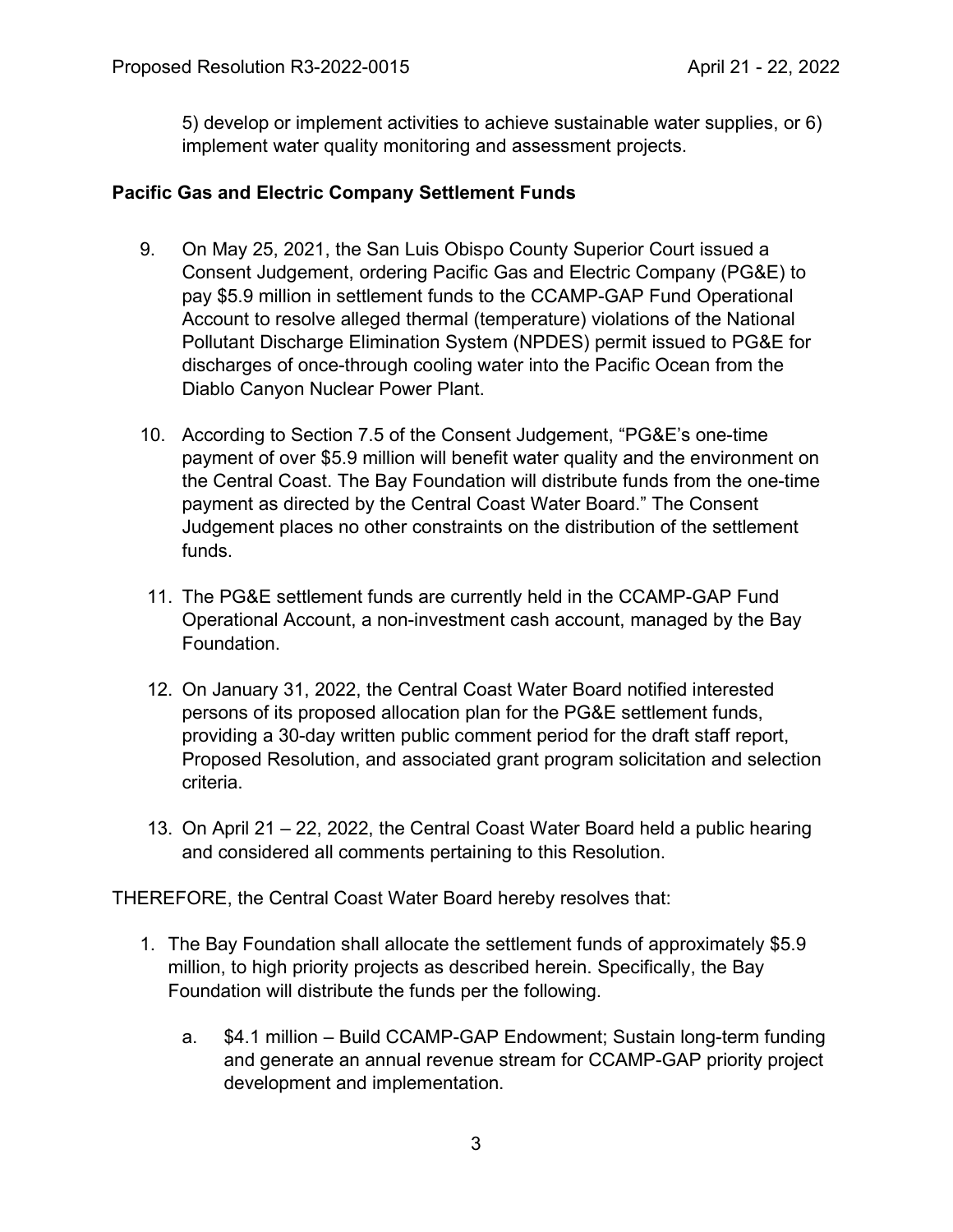- b. \$600,000 Central Coast Drinking Water Well Testing Program; Continue free drinking water well testing to domestic well users and small water systems on the central coast, giving priority to underrepresented communities.
- c. \$1.2 million Public Solicitation for Grant Project Proposals; Coordinate with a third-party to administer the Central Coast Community-Based Water Quality Grants Program, using a publicly solicited competitive process.
- 2. The settlement funds shall be distributed to priorities consistent with findings 6-8. Examples include, but are not limited to programs and projects that:
	- Implement the human right to water and Central Coast Water Board Resolution No. R3-2017-0004, including drinking water well testing to ensure safe drinking water,
	- · Build local environmental justice capacity and benefit underrepresented communities.
	- · Support long-term, regional and/or basin-scale groundwater quality trend monitoring and assessment, including monitoring for emerging contaminants and issues of regional significance that may impact drinking water resources, especially domestic wells, and small water systems.
	- · Implement groundwater monitoring in areas where impacts to drinking water occur from unidentified pollutant sources or where there is no responsible party (RP) or the RP does not have funds to conduct the monitoring,
	- · Implement innovative remediation and source control projects to address pollutants impacting drinking water wells, where there is no RP, or the RP does not have funds to conduct remediation.
	- Promote groundwater data/information sharing and public availability among stakeholders using the State Water Board's Groundwater Ambient Monitoring and Assessment Geographic Information System ([GAMA GIS](https://gamagroundwater.waterboards.ca.gov/gama/gamamap/public/)) or [GeoTracker](https://geotracker.waterboards.ca.gov/) online databases, including water quality and well location data.
	- Resolve water quality issues that impact public health (e.g., address sources of pollution that threaten sources of drinking water),
	- · Implement water quality improvement projects to address nitrate contamination or saltwater intrusion, especially projects identified in a Salt and Nutrient Management Plan,
	- · Proper destruction of "abandoned" wells to avoid cross-aquifer contamination or prevent the movement of unsanitary and inferior-quality water into usable groundwater supplies,
	- Implement drinking water and wastewater infrastructure system improvements, especially projects that benefit underrepresented communities.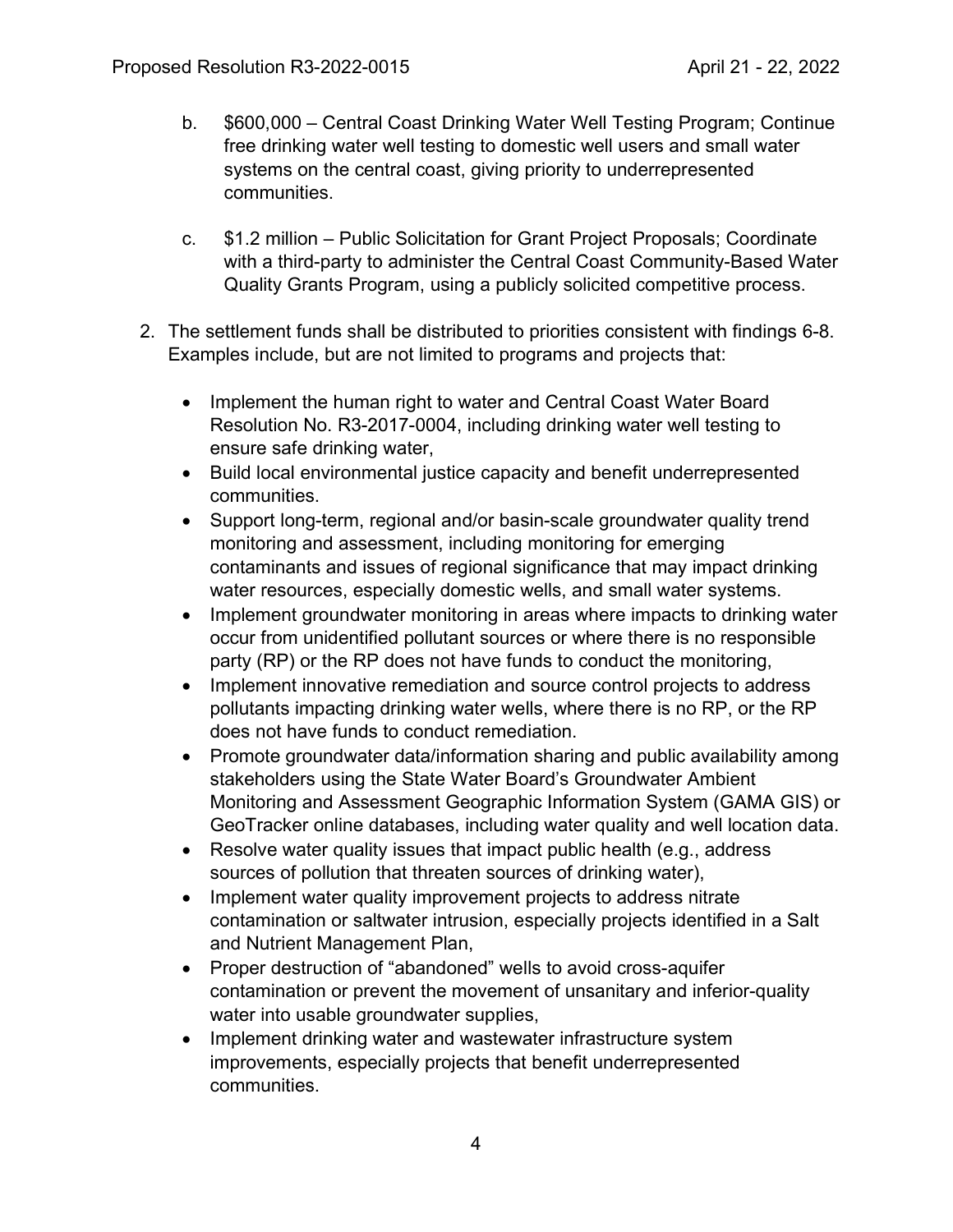- · Implement innovative drinking water treatment technologies, especially for domestic wells and small water systems (including wastewater permitting issues to address discharge from treatment systems),
- · Conduct groundwater monitoring for emerging contaminants not included in drinking water well testing programs.
- · Support development and implementation of water quality focused sustainability activities and related projects in regional groundwater sustainability plans (GSPs<sup>[2](#page-4-0)</sup>) and Integrated Regional Water Management (IRWM) plans.
- Address water quality impacts of climate change and drought.
- · Implement climate change and drought related water supply resiliency and augmentation projects to achieve recycled water benefits and diversify community water supplies. (e.g., recycling, consolidation, groundwater recharge, conjunctive use, etc.).
- · Implement climate adaptation planning and implementation projects for facilities to identify, assess and address climate change hazards and vulnerabilities (e.g., sea level rise, precipitation pattern changes, temperature fluctuations and extremes, increased wildfires, increased power outages, changes in flow).
- · Implement drought resiliency projects that help communities prepare for and respond to drought, including providing benefits to ecosystem health. Drought resiliency projects include activities identified in GSPs or that support long-term water resilience and ecosystem health, consistent with the Governor's Executive Order N-10-19 $^3$  $^3$ .
- 3. The publicly solicited Central Coast Community-Based Water Quality Grants Program identified in paragraph 1(c) shall align with the CCAMP-GAP and SEP project priorities set forth in findings 6-8 and as specified in paragraph 2. The project solicitation shall also prioritize projects that benefit marine habitats and surface water quality, including but not limited to implementation of:
	- Projects that provide water quality benefits to marine habitats and associated beneficial uses in San Luis Obispo County.
	- · Activities that will reduce pollutant loading and make measurable progress toward meeting water quality objectives established in the Central Coast Basin Plan.
	- · Water quality improvement or restoration projects that preserve and restore watershed functions and support healthy ecosystems, especially 303(d)

<span id="page-4-0"></span><sup>2</sup> Department of Water Resources, Sustainable Groundwater Management Act, Groundwater Sustainability Plans, [https://water.ca.gov/Programs/Groundwater-Management/SGMA-Groundwater-](https://water.ca.gov/Programs/Groundwater-Management/SGMA-Groundwater-Management/Groundwater-Sustainability-Plans)[Management/Groundwater-Sustainability-Plans](https://water.ca.gov/Programs/Groundwater-Management/SGMA-Groundwater-Management/Groundwater-Sustainability-Plans)

<span id="page-4-1"></span><sup>&</sup>lt;sup>3</sup> 2020 Water Resilience Portfolio, [https://waterresilience.ca.gov/wp](https://waterresilience.ca.gov/wp-content/uploads/2020/07/Final_California-Water-Resilience-Portfolio-2020_ADA3_v2_ay11-opt.pdf)[content/uploads/2020/07/Final\\_California-Water-Resilience-Portfolio-2020\\_ADA3\\_v2\\_ay11-opt.pdf](https://waterresilience.ca.gov/wp-content/uploads/2020/07/Final_California-Water-Resilience-Portfolio-2020_ADA3_v2_ay11-opt.pdf)